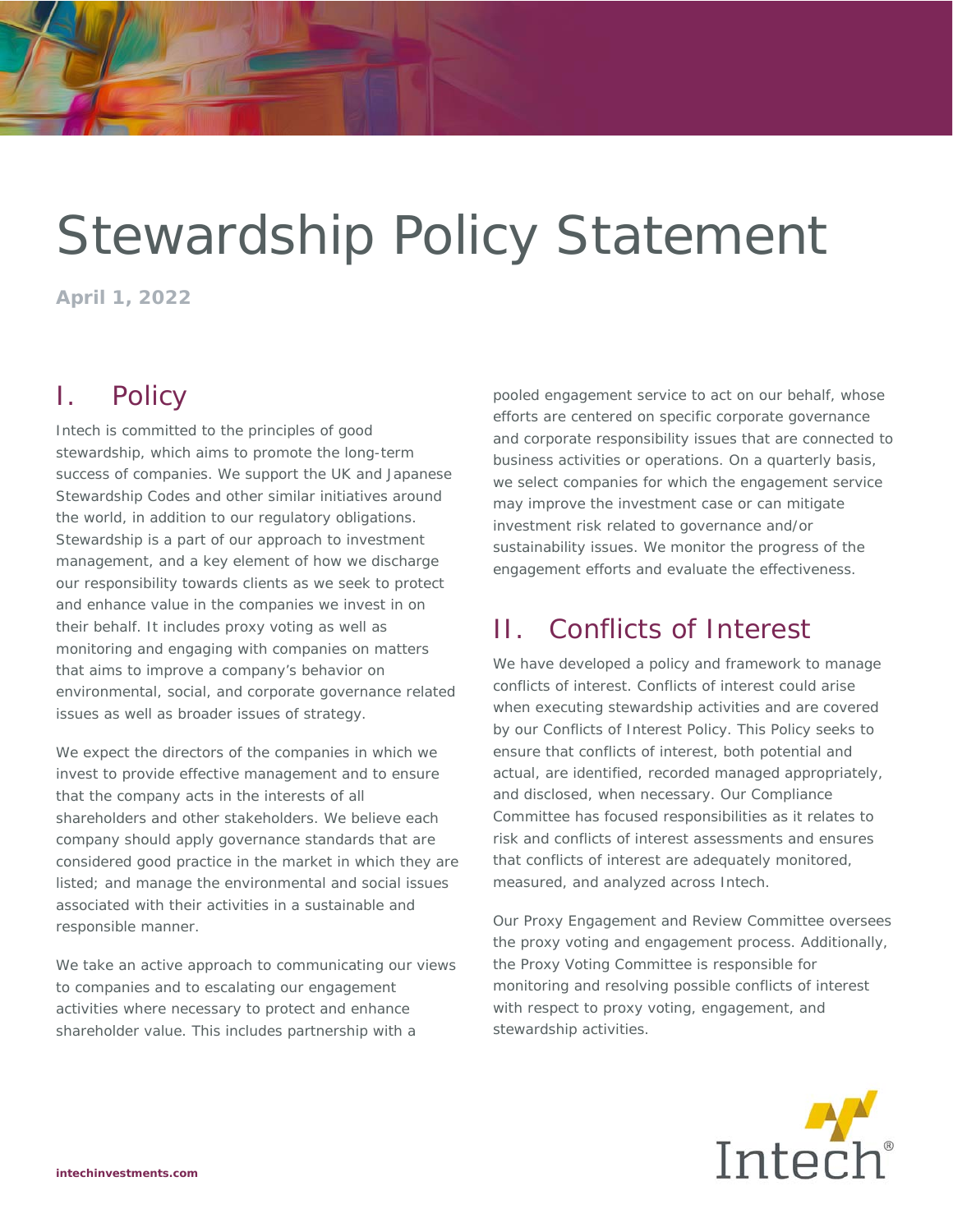#### III. Escalation

We take an active approach to communicating our views to companies and seeking improvements where a company has failed to apply appropriate standards, or to provide adequate disclosure. We will continue dialogue with a company through our service provider over an extended period, if necessary. Any decision to intervene is made on a case-by-case basis. Escalation of our engagement activities will depend upon the company's individual circumstances and the nature of our shareholding. In most instances, engagement would begin with the executive management team. Where issues cannot be resolved, the likely next step in escalation would be to address concerns directly to the Chairman or Senior Independent Director. We, in conjunction with our service provider, may pursue other actions where direct company engagement proves unsatisfactory or impractical.

## IV. Collective Engagement

We recognize that in some instances joint action by shareholders has the potential to be more effective than acting alone. This is especially so where shareholders have a clear common interest, such as in times of corporate distress. Although we believe that corporate engagement in light of our mathematically based investment process is generally best served by, dialogue in the form of written or oral communications, we will occasionally collaborate with other investors on governance, and wider environmental and social engagement issues through industry bodies.

# V. Proxy Voting

We exercise the voting rights on behalf of such clients at meetings of all companies in which we have a holding, when delegated proxy voting authority by a client. The primary exceptions to this are meetings where share blocking or other restrictions on voting are in place or when issues presented, when considering the costs of voting, are unlikely to have a material impact on shareholder value. To assist us in assessing the corporate governance of investee companies, we use an

independent proxy voting adviser, which provides voting recommendations based upon the proxy voting guideline selected by a client. Our reliance on a third party to vote proxies helps to ensure that we vote in the best interest of our clients and separates our voting decisions from any potential conflicts of interest.

Although securities lending contributes to market liquidity and can provide additional investment returns, we have decided not to engage in such practices due to the various risk involved. However, we can accommodate securities lending if desired by a client. The specifics of such an arrangement would be between the client and the custodian and we may or may not be aware of their existence. Securities lending imposes no significant operational issues and it is not disruptive to the implementation of our mathematical investment process. The only issue of note with respect to clients that have elected to participate in securities lending is that Intech is not able to call back securities in order to vote proxies.

#### VI. Governance and Sustainability related Platforms

Intech participates in several governance- and sustainability-related investor platforms. We are an active member of the United Nations Principles for Responsible Investing (PRI), and disclose our sustainability investing approach in the PRI's annual transparency report. Intech is also a supporter of the Task Force on Climate-related Financial Disclosures (TCFD), a working group tasked with creating a set of comparable and consistent disclosures that companies can use to demonstrate climate change resilience to their capital providers, and a signatory to Climate Action 100+, an investor initiative to ensure the world's largest corporate greenhouse gas emitters take necessary action on climate change. In 2021, Intech became a signatory of the Investor Agenda and the Net Zero Asset Managers Initiative. These initiatives provide a forum of collaboration within the asset management industry on climate action and promote best practices in term of